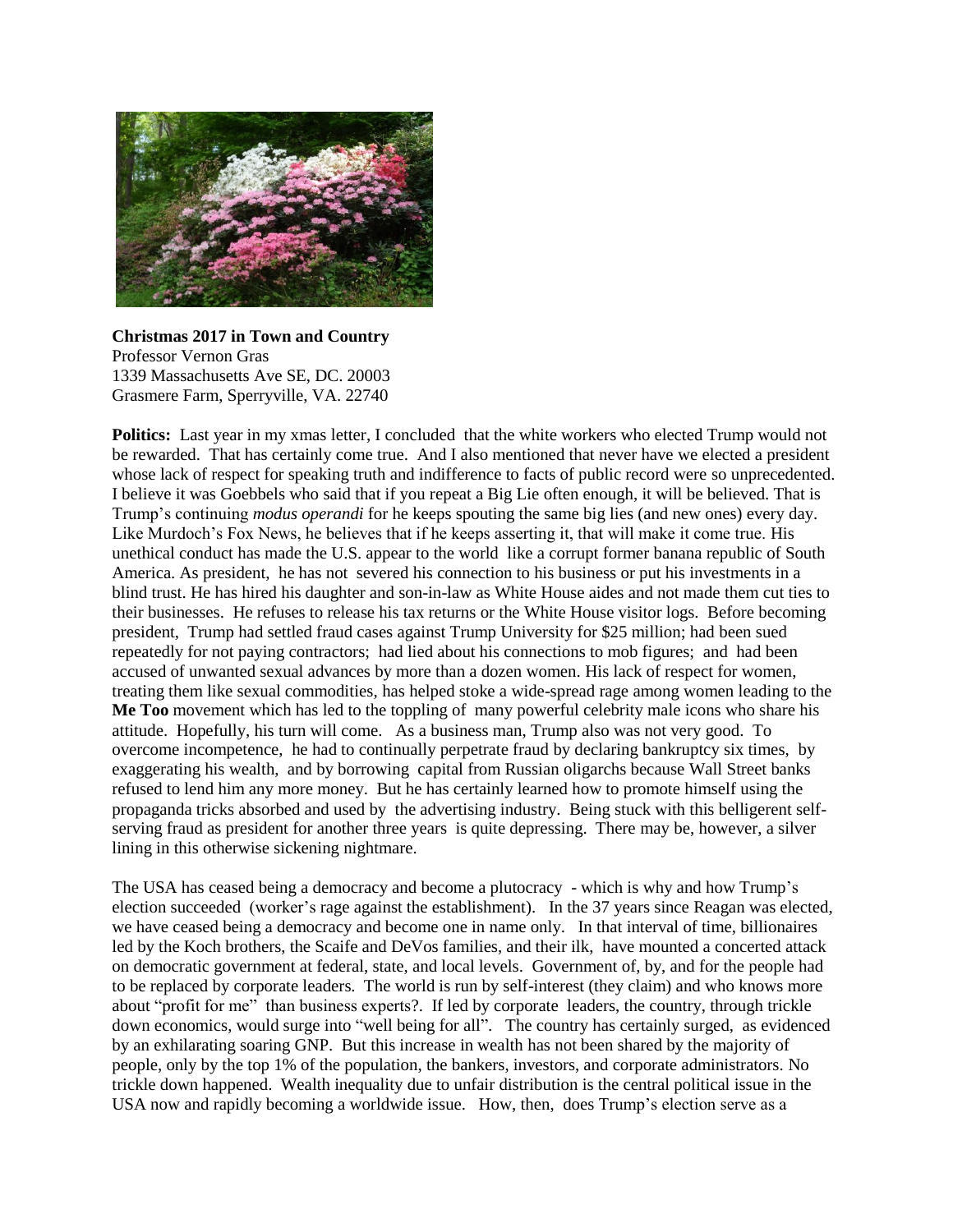silver lining to this growing political malaise? 2.

Guided by James M.. Buchanan, the Nobel Prize winner in economics, who taught at George Mason University, most of the goals sought by the Koch brothers (Charles and David) as revealed in the Libertarian platform of 1980 upon which David ran as Vice Presidential candidate of the Libertarian Party, are being achieved. Just google **1980 Libertarian Party Policy Platform** or click on <https://www.sanders.senate.gov/koch-brothers> for almost all of the Koch Brothers goals. Buchanan, however, stressed that stealth was necessary to achieve these goals. And the Koch brothers have been very keen on using stealth. Nobody, at least at the faculty level, knew back in 1980 that it was Koch money that brought Institute for Humane Studies and Center for Study of Public Choice to GMU and the Cato Institute to DC. Or that scientific and journalistic truth were to be deliberately undermined by phony scientific and political think tanks financed by the Koch brothers and other billionaires. Inadvertently, Trump has helped uncover this subterfuge because he is blatant and not secretive in his pursuit of these same goals. His attacks on Social Security, Medicaid, public education, or any kind of social welfare, while pursuing tax benefits for the wealthy make visible what had been kept quiet and invisible before. The recent elections in Virginia, Alabama, and New Jersey which amounted to a repudiation of the Koch agenda because Trump was so clumsy in pursuing them or, which seems likely, he thought his phony rhetoric would always succeed, appears to be the silver lining. One can hope that the 2018 election will be a turning point against this contempt for democracy and its institutions. What I can foresee is that a huge amount of plutocratic money will be spent in the coming year to prevent this return to fairness and truthful democracy in place of bogus "grass roots" movements like the Tea Party (funded by the Koch Brothers).

Most of the info in regards to the above comes from these sources: Nancy MacLean, *Democracy in Chains: The Deep History of the Radical Right's Stealth Plan for America* (2017); Gordon Lafer, *The One Percent Solution: How Corporations Are Remaking America One State at a Time (2017); Mother Jones* (January issue, 2018); and the earlier Robert Reich, *Beyond Outrage* (2012). The Maclean book, based on the discovery of a cache of letters between Buchanan and Charles Koch, was the most disturbing for me. It revealed with clarity, the Koch brothers intent to infiltrate universities for ideological purposes and to build an intellectual cadre of followers (Mike Pence is one such). GMU has been one of their most successful targets. They have donated multi-millions to GMU to spread their libertarian doctrine through the Economics Department and Mercatus Center, the newly christened Antonin Scalia Law School, and the Institute for Humane Studies. The shift is not in who rules (liberals or conservatives) but in changing the rules in order to save capitalism from democracy, to save oligarchs from having to share their wealth to support Social Security, Medicaid, and public education . That is what Libertarians mean by freedom. This ideology is not just local to the USA. It's being exported worldwide to receptive countries. It's anti-democratic stance is repugnant and has created a growing **UnKoch the GMU Campus** group of faculty and students. More light needs to be shed on this stealth movement to erode democratic values through the use of unlimited and untraceable money to buy elections. One hopes that the recent backlash in three states will continue in the 2018 elections. If it happens, we may have to thank that political incompetent who believes in "alternative facts", Donald Trump. He has made visible the hidden agenda so cleverly mounted up to now by the Koch libertarians.

**To more pleasant tidings from 2017**: As most of you know from past xmas letters, I have frequently asserted that a central pursuit of my life has been to find a meaningful continuity principle between culture and nature. Dialogism on the cultural level early on offered the best rapprochement to bring them together with Fritjof Capra, perhaps, being the best guide. ( See his and Pier Luisi's *Systems View of Life,*  2014). Perhaps an even better bridge for humanists is the parallel and burgeoning wave of interest in biosemiotics. Wendy Wheeler was invited to clarify this connection for the College of Humanities and Social Sciences by giving the Gras Annual Lecture in the Humanities last April at GMU. What biosemiotics is all about can best be described in her own words: "The biosemiotics realization that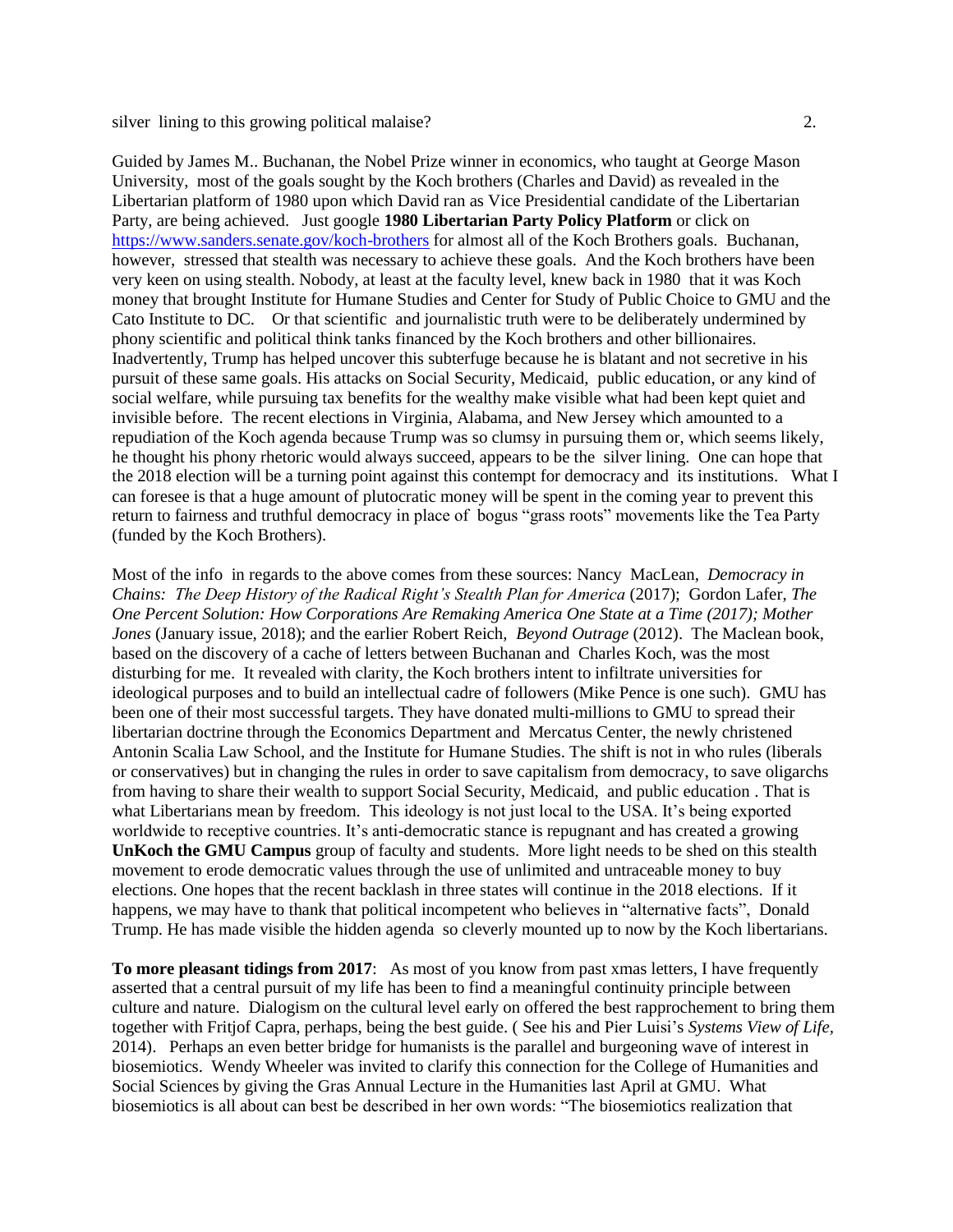meaning-making belongs to all living things, and that human meaning-making, although distinctive of *Homo sapiens*, has its roots in the common descent of non-human semiotic life, indicates that reality is *not '*constructed in human language'. It is experienced in sign relations that are anchored in bodies and in the shared Earth. All other organisms make meanings too, and human life is lived amongst those meanings. Organisms continually both shape and are shaped by the embodied and enminded semiotic relations which both scaffold matter and energy, and also constitute life and meaning on this planet. Human beings are but a part of that global semiosis in which the biosphere is at the same time the semiosphere. In the light of all this, we might conjecture that an environmental ethic of biosemiosis strongly implies the reality of many different readings – among both human and nonhuman organisms – and an imperative to listen and take heed." (From a Springer on-line publication which she edited dated April 8, 2017). In other words, evolution proceeds not by chance mutations alone; instead, change is governed more by communication and interpretation all the way down to its bacterial beginnings. In the life sciences, read especially Denis Noble's *Dance to the Tune of Life (*2017) which demolishes NeoDarwinism and its current spokesperson, Richard Dawkins (*The Selfish Gene*). You may, then, like me in my old age, begin to identify with Simeon who, viewing the baby Jesus in his old age, stated "(world) now lettest thou thy servant depart in peace… for mine eyes have seen thy salvation" because now, again, one can feel at home in the universe. If this interpretive turn interests you, look up publications by these authors: Wendy Wheeler, Denis Noble, Jesper Hoffmeyer, and John Deely. You will also discover that semiotics, including biosemiotics, rests much on Charles Sanders Peirce who, more than a century ago, stated "the world is perfused with signs".

**Other good tidings that happened in the past year**: In a reaction to the disastrous election of Trump and what it portends for our democracy and the planet, three significant protests were staged in Washington, DC. early in the year. The biggest, over a half million people, was the Women's March on Washington which took place one day after Trump's inauguration and directed against his roll back of reproductive, civil and human rights, including his contempt for anything that stood in the way of corporate profits. Then, the Smithsonian Earth Day Optimism Summit attacked the climate deniers and produced 25 local, regional, and international narratives one can draw upon for either background information or educational resources. The People's Climate March, which drew over 200,000 people and lasted more than a whole day, blocking Constitution Avenue, had representatives from every state, from Maine to even the Marshall Islands. UUBridge with its banner joined in this anti-Trump, anti-oligarch protest . (See pictures). All three of these events were powerful expressions repudiating the capitalist dogma that profit should always be the ultimate value when making political decisions and representing "reality". Self-serving bullshit should be labelled bullshit which our advert dependent media fails to do.

The Peoples Climate March UUBridge flag is in center